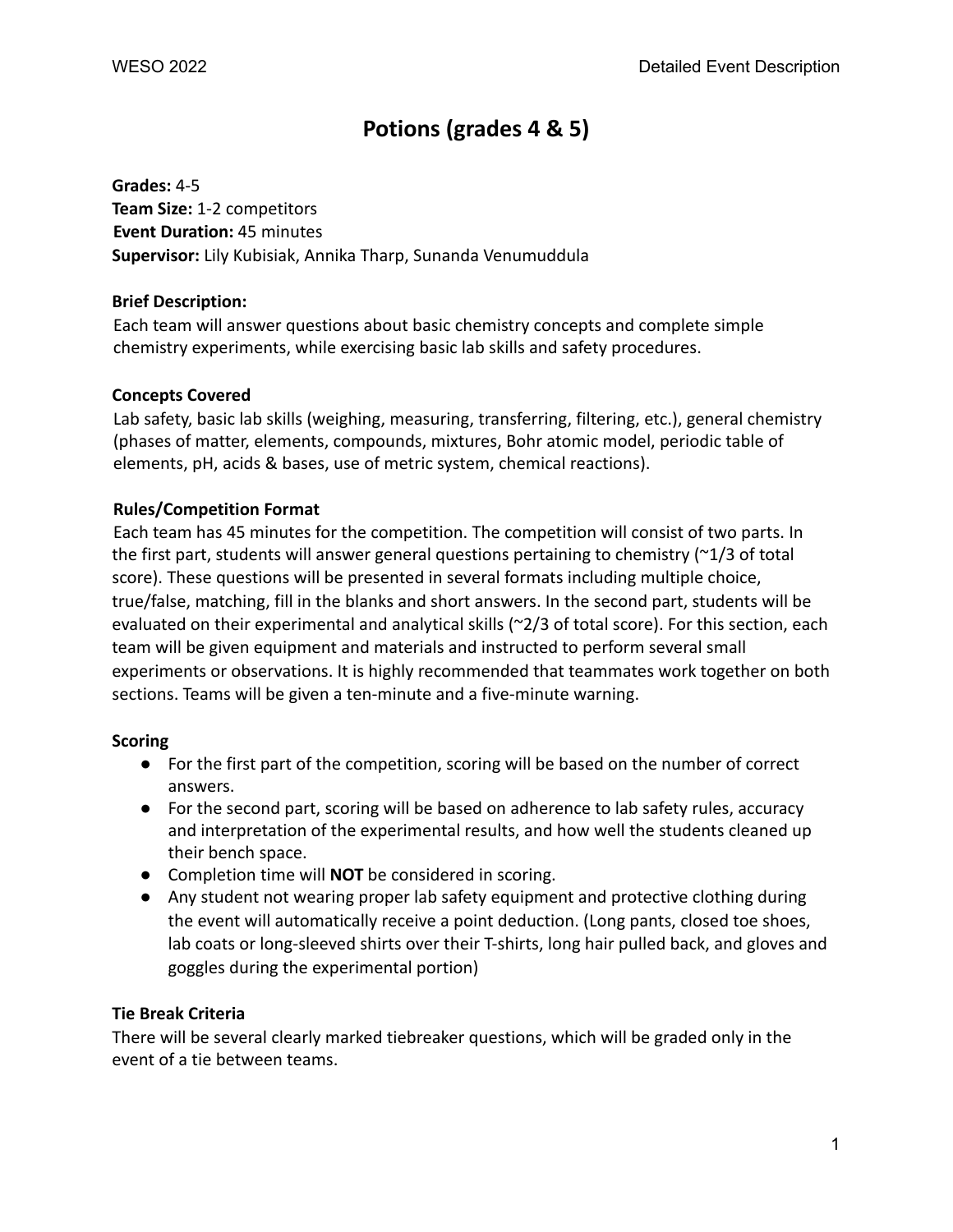#### **Materials Distributed by WESO**

New chemistry lab kits were provided to all new and returning schools a few years ago. Please make sure you locate your kit and check that it is complete. A list of kit contents is below. Students will be expected to be familiar with all items in the kit. For 2022, WESO will replenish some consumable items for all schools. All necessary supplies will be provided by WESO for the competition day.

|                | <b>WESO Potions Kit Contents</b>                                 | Per school since 2015 |
|----------------|------------------------------------------------------------------|-----------------------|
| 1              | Polypropylene Beakers, 250ml                                     | 2                     |
| $\overline{2}$ | Flask, Erlenmeyer, 250ml                                         | $\mathbf{1}$          |
| 3              | Polypropylene graduated cylinders, 50ml                          | $\overline{2}$        |
| 4              | Polypropylene graduated cylinders, 250ml                         | $\overline{2}$        |
| 5              | Weighing dishes                                                  | 100                   |
| 6              | Spatulas                                                         | 50                    |
| 7              | Transfer pipets                                                  | 25                    |
| 8              | Gloves, small                                                    | 1 box                 |
| 9              | Gloves, extra-small                                              | 1 box                 |
| 10             | pH indicator strips, 0-14 scale                                  | 100 strips            |
| 11             | Funnel                                                           | $\mathbf{1}$          |
| 12             | <b>Glass Rods</b>                                                | $\overline{2}$        |
| 13             | Filter paper                                                     | 100 sheets            |
| 14             | Plastic rack for 13mm diameter tubes                             | 1                     |
| 15             | Polypropylene tubes, 13 X 100m                                   | 20                    |
| 16             | Safety goggles, small                                            | 4                     |
| 17             | 50 ml tubes with Styrofoam rack, 25/rack                         | $\mathbf{1}$          |
| 18             | Container for storing                                            | 1                     |
|                |                                                                  | Per school since 2019 |
| 19             | Forensics: Ink pad                                               | 1                     |
| 20             | Forensics: Chromatography paper strips                           | 50                    |
| 21             | Forensics: Iodine solution, 50ml                                 | $\mathbf{1}$          |
|                |                                                                  |                       |
| Notes          | Popsicle sticks can be used as stirrers instead of glass rods    |                       |
|                | Coffee filters can be used instead of standard filter<br>papers. |                       |
|                | Forensics Items will not be used in WESO 2022.                   |                       |

## **Additional Materials Useful for Practices**

The school is responsible for providing a balance for their coaching sessions.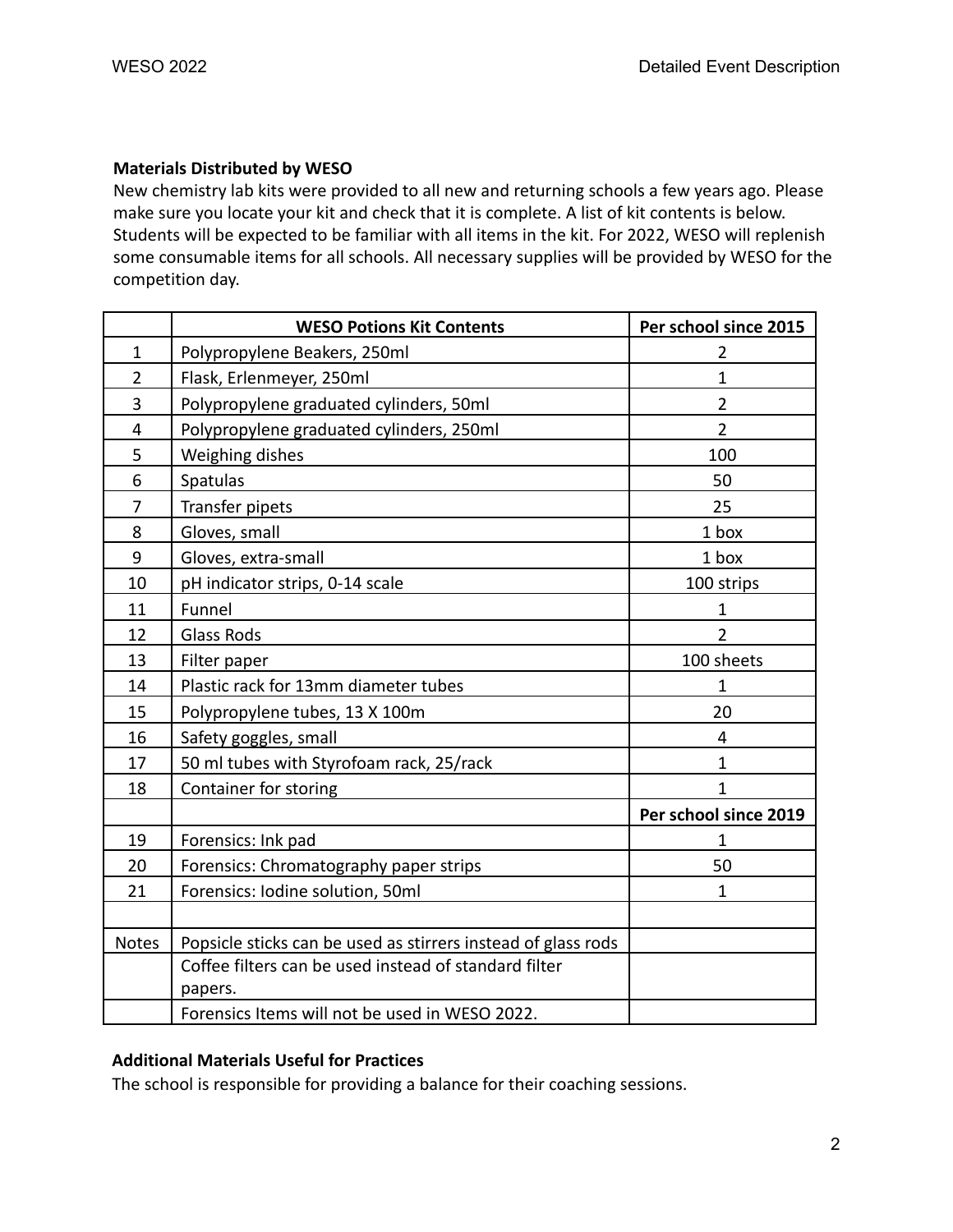#### **Materials to be Brought to Competition**

- Wear protective clothing (lab coats, long pants, close toed shoes, gloves, and safety goggles/glasses).
- Gloves will be supplied by WESO for the test.
- It is recommended that students get their own safety goggles from the school kit that we have provided (if needed, WESO can provide too).

## **Study Guide**

Students are expected to know the following: Safety rules:

- Do not experiment on your own always have an adult nearby.
- Read and follow all directions for your activity and use materials carefully. Read all warning labels on all materials being used.
- Wear protective clothing (lab coats, long pants, close toed shoes, gloves, and safety goggles/glasses).
- Long hair must be pulled back.
- When finished, clean up and dispose of all materials properly.
- Wash your hands after the activity.
- Never taste or directly smell any reagents.
- Keep materials away from your eyes.
- Never use any lab containers for food storage.
- Never eat or drink while conducting an experiment.
- Never play around/near chemicals.

Basic chemistry facts: Cover the following concepts at the level comparable to how it is explained at www.chem4kids.com. Excellent quizzes on this site. Only cover topics listed below.

- States of Matter: solid, liquid, gas
	- o Do **NOT** need to know about plasmas and Bose-Einstein condensates
- Properties of solids, liquids, gases
	- o Need to know the basic concepts of volume and density
- Transitions between phases: melting/freezing, evaporation/condensation, sublimation
- Law of Conservation of Matter/Mass
- Structure of matter: atoms, elements, molecules, compounds
- Basic atomic structure:
	- o Electrons, protons, neutrons, nucleus
	- o Draw basic Bohr Model for an element when atomic number and atomic mass/weight is given (Nothing beyond the third period will be asked).
- Mixtures: Types of Mixtures (homogeneous, heterogeneous)
	- o Homogeneous: solutions, alloys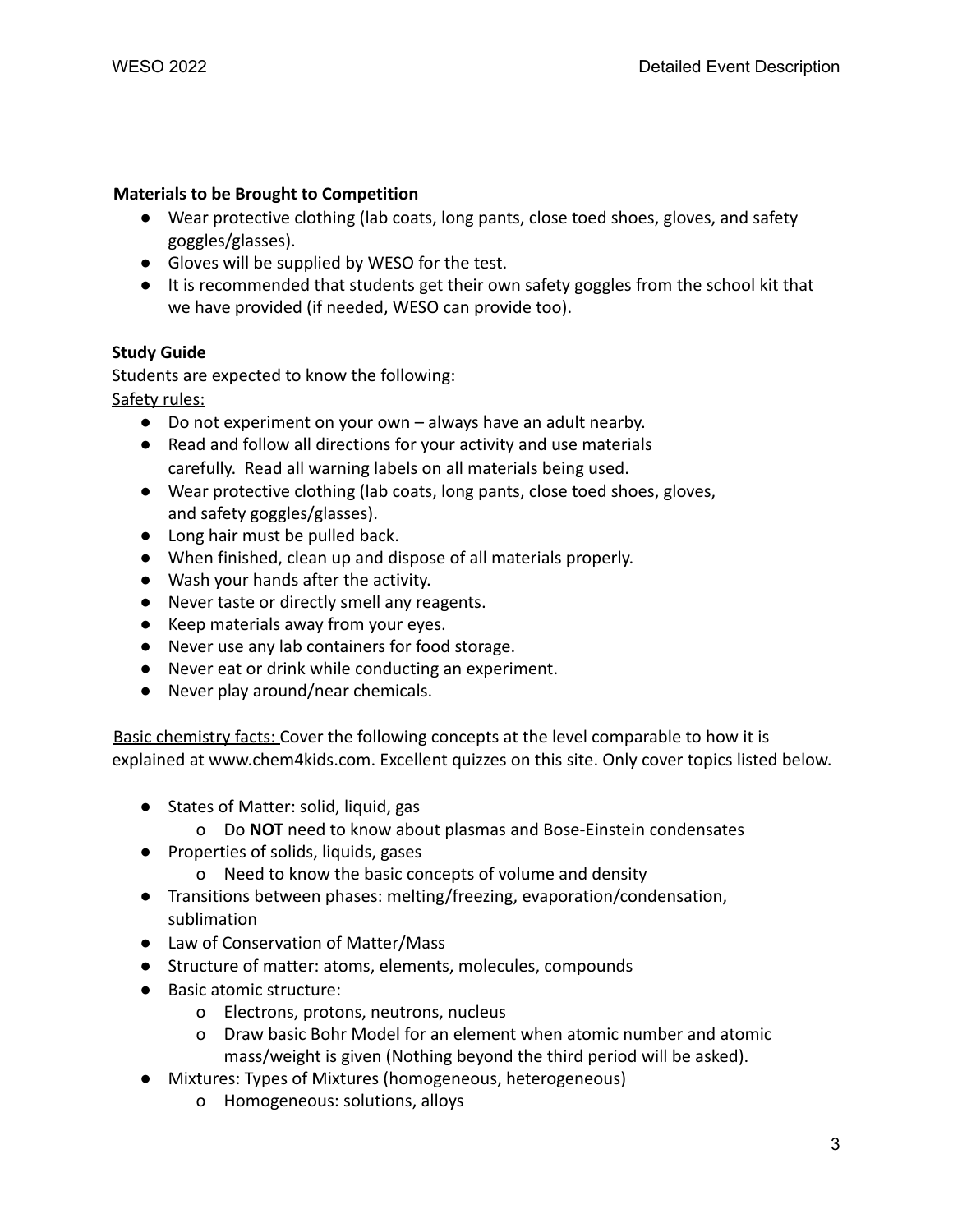- o Heterogeneous: suspensions, colloids, emulsions
- o Solutions: solutes, solvents
- Periodic table of elements: (Do not memorize! Students will be given a table)
	- o Basic organization and information represented, understand the rationale behind periods and groups
	- o General Understanding of characteristics of the families: Metals, Nonmetals, and Metalloids in periodic table
	- o Basic elements:
		- Hydrogen, Oxygen, Nitrogen, Carbon, Aluminum, Sodium, Copper, Chlorine, Phosphorus, Sulfur, Helium, Argon
		- General Characteristics of these elements, group classification, where you would commonly find the element, physical state at room temperature, its pure form (solid, liquid, gas)
- Acids and Bases (**Brønsted-Lowry definition only**), pH scale
- Physical vs. Chemical Properties and Changes

Basic chemistry skills:

- Use of the metric system: liquids, weight
- Identification and appropriate use of glassware and all components of the Potions Kit provided to the school
- Weigh out powders using electronic balance.
- Measure liquid volumes using graduated cylinders.
- Pour liquids into narrow-mouthed containers (with and without using a funnel; practice with water).
- Use a pipet/dropper to measure and transfer small amounts of liquid.
- Filter solutions using funnel and paper filters.
- The only heat source to be used will be hot tap water.
- Estimate pH of liquids with pH indicator paper.
- Identify powders by examining their physical or chemical properties. (For example: using solubility, color and pH to distinguish starch from salt from baking soda).
- Identify liquids by examining their physical or chemical properties (viscosity, pH, color, etc.).
- Separation of mixtures and solutions based on physical properties. (For example: how would you separate sand, salt and water from a bucket of sea water)

## **Additional topics for 5thGrade Only**

- Chemical reactions (activation energy, reaction rates, equilibrium, reactants and Products, equations, and stoichiometry)
- Ions (cations and anions) and Isotopes (what are they and how are they represented)
- Chemical Bonding (ionic vs. covalent)

#### **Additional Resources**

Please use any material that you can find on the web/library that is appropriate for upper elementary to middle school. Some useful websites are listed below (activities are suitable for